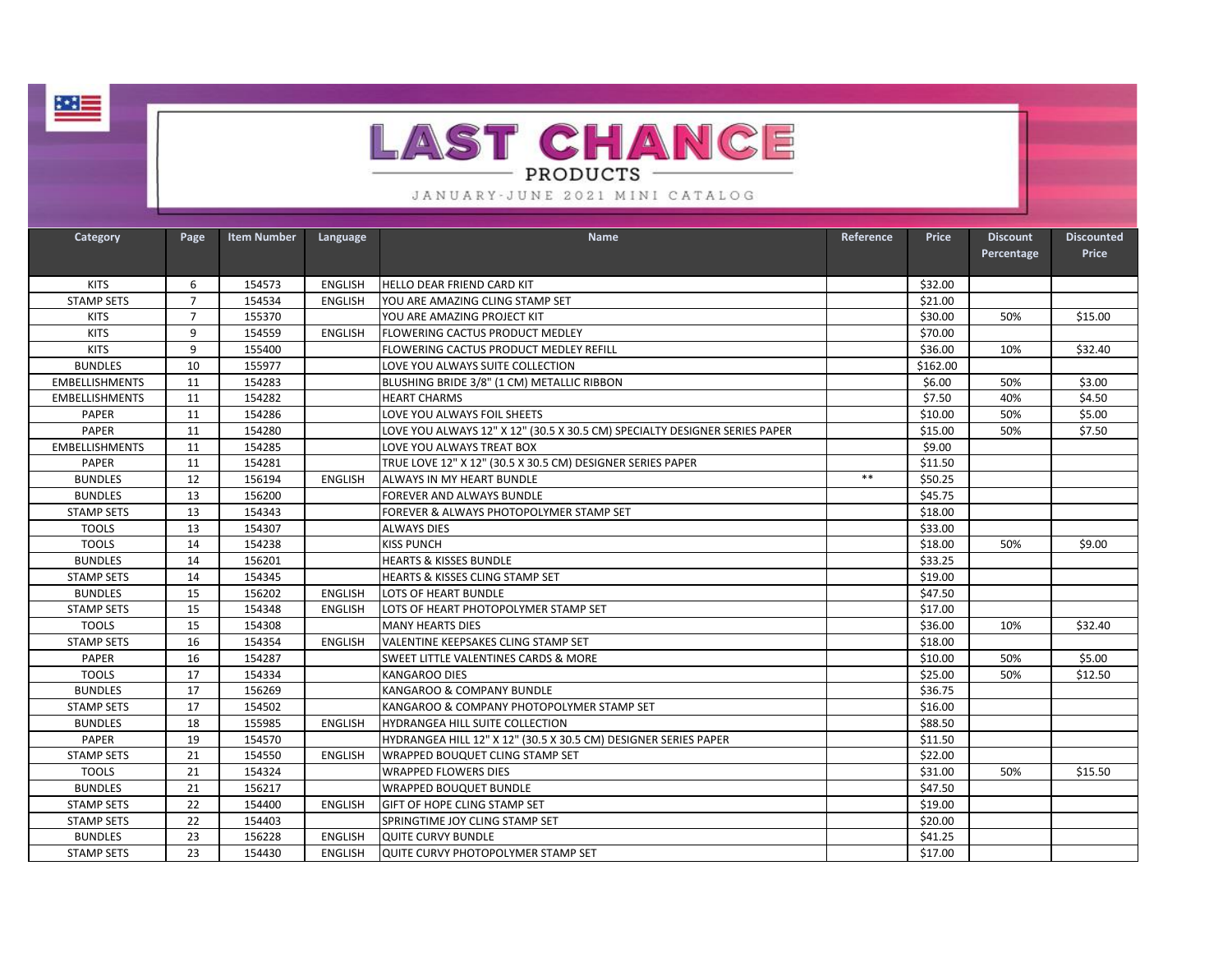| <b>TOOLS</b>          | 23 | 154319 |                | <b>CURVY DIES</b>                                                 |       | \$29.00  | 50% | \$14.50 |
|-----------------------|----|--------|----------------|-------------------------------------------------------------------|-------|----------|-----|---------|
| <b>BUNDLES</b>        | 24 | 155981 | <b>ENGLISH</b> | DANDY GARDEN SUITE COLLECTION                                     |       | \$145.50 |     |         |
| <b>EMBELLISHMENTS</b> | 25 | 154298 |                | MOSSY MEADOW 3/16" (4.8 MM) BRAIDED LINEN TRIM                    |       | \$7.00   | 50% | \$3.50  |
| <b>EMBELLISHMENTS</b> | 25 | 154299 |                | <b>LADYBUG TRINKETS</b>                                           |       | \$7.50   | 50% | \$3.75  |
| <b>KITS</b>           | 25 | 154302 |                | DANDY GARDEN MEMORIES & MORE CARD PACK                            |       | \$10.00  | 50% | \$5.00  |
| PAPER                 | 25 | 154301 |                | DANDY GARDEN MEMORIES & MORE CARDS & ENVELOPES                    |       | \$10.00  | 50% | \$5.00  |
| PAPER                 | 25 | 154300 |                | DANDY LASER-CUT PAPER                                             |       | \$11.50  | 50% | \$5.75  |
| PAPER                 | 25 | 154297 |                | DANDY GARDEN 6" X 6" (15.2 X 15.2 CM) DESIGNER SERIES PAPER       |       | \$11.50  |     |         |
| <b>STAMP SETS</b>     | 28 | 154507 | <b>ENGLISH</b> | HAPPY THOUGHTS CLING STAMP SET                                    |       | \$21.00  |     |         |
| <b>STAMP SETS</b>     | 29 | 154432 | <b>ENGLISH</b> | <b>BRUSHED BLOOMS CLING STAMP SET</b>                             |       | \$21.00  | 20% | \$16.80 |
| <b>BUNDLES</b>        | 29 | 156231 | <b>ENGLISH</b> | <b>BRUSHED BLOOMS BUNDLE</b>                                      |       | \$49.50  |     |         |
| <b>TOOLS</b>          | 29 | 154320 |                | <b>BEAUTIFUL BRUSHSTROKES DIES</b>                                |       | \$34.00  | 50% | \$17.00 |
| <b>STAMP SETS</b>     | 30 | 154442 |                | BORDERS TO BACKGROUNDS PHOTOPOLYMER STAMP SET                     |       | \$16.00  | 20% | \$12.80 |
| <b>STAMP SETS</b>     | 30 | 154417 |                | WILD ROSES WOOD STAMP SET                                         |       | \$21.00  |     |         |
| <b>BUNDLES</b>        | 31 | 156234 | ENGLISH        | <b>PRETTY PERENNIALS BUNDLE</b>                                   |       | \$45.00  |     |         |
| <b>STAMP SETS</b>     | 31 | 154435 | <b>ENGLISH</b> | PRETTY PERENNIALS PHOTOPOLYMER STAMP SET                          |       | \$18.00  |     |         |
| <b>TOOLS</b>          | 31 | 154321 |                | PERENNIAL PETALS DIES                                             |       | \$32.00  |     |         |
| <b>BUNDLES</b>        | 32 | 155982 |                | FINE ART FLORAL SUITE COLLECTION                                  |       | \$102.25 |     |         |
| PAPER                 | 33 | 154557 |                | GOLDEN GARDEN DESIGNER SPECIALTY ACETATE                          |       | \$9.00   | 50% | \$4.50  |
| <b>PAPER</b>          | 33 | 154558 |                | FINE ART FLORAL 12" X 12" (30.5 X 30.5 CM) DESIGNER SERIES PAPER  |       | \$11.50  |     |         |
| <b>BUNDLES</b>        | 34 | 156227 |                | ART GALLERY BUNDLE                                                | $***$ | \$50.25  |     |         |
| <b>BUNDLES</b>        | 35 | 156272 |                | MANY MESSAGES BUNDLE                                              | $***$ | \$50.25  |     |         |
| <b>TOOLS</b>          | 36 | 154331 |                | <b>TRANQUIL DIES</b>                                              |       | \$37.00  | 50% | \$18.50 |
| <b>BUNDLES</b>        | 36 | 156265 |                | TRANQUIL THOUGHTS BUNDLE                                          |       | \$53.00  |     |         |
| <b>STAMP SETS</b>     | 36 | 154483 |                | TRANQUIL THOUGHTS CLING STAMP SET                                 |       | \$22.00  |     |         |
| <b>BUNDLES</b>        | 37 | 156237 |                | TREASURED MEDALLION BUNDLE                                        | $***$ | \$38.50  |     |         |
| <b>STAMP SETS</b>     | 37 | 154437 |                | TREASURED MEDALLION CLING STAMP SET                               |       | \$20.00  |     |         |
| <b>STAMP SETS</b>     | 38 | 154440 |                | CIRCLE CELEBRATION PHOTOPOLYMER STAMP SET                         |       | \$17.00  |     |         |
| <b>BUNDLES</b>        | 39 | 156264 |                | SIMPLY SUCCULENTS BUNDLE                                          | $***$ | \$54.75  |     |         |
| <b>BUNDLES</b>        | 40 | 155980 | <b>ENGLISH</b> | SAND & SEA SUITE COLLECTION                                       |       | \$92.00  |     |         |
| <b>EMBELLISHMENTS</b> | 41 | 154290 |                | <b>SEASIDE SHELLS</b>                                             |       | \$6.00   | 50% | \$3.00  |
| <b>PAPER</b>          | 41 | 154288 |                | SAND & SEA 12" X 12" (30.5 X 30.5 CM) DESIGNER SERIES PAPER       |       | \$11.50  |     |         |
| <b>TOOLS</b>          | 43 | 154313 |                | <b>FLAMINGO DIES</b>                                              |       | \$25.00  | 50% | \$12.50 |
| <b>BUNDLES</b>        | 43 | 156212 |                | FRIENDLY FLAMINGO BUNDLE                                          |       | \$37.75  |     |         |
| <b>STAMP SETS</b>     | 43 | 154386 |                | FRIENDLY FLAMINGO PHOTOPOLYMER STAMP SET                          |       | \$17.00  |     |         |
| <b>BUNDLES</b>        | 45 | 156208 | ENGLISH        | IN BLOOM BUNDLE                                                   | $***$ | \$48.50  |     |         |
| <b>TOOLS</b>          | 46 | 154314 |                | <b>SHARK DIES</b>                                                 |       | \$25.00  | 25% | \$18.75 |
| <b>BUNDLES</b>        | 46 | 156213 |                | <b>SHARK FRENZY BUNDLE</b>                                        |       | \$37.75  |     |         |
| <b>STAMP SETS</b>     | 46 | 154388 |                | SHARK FRENZY PHOTOPOLYMER STAMP SET                               |       | \$17.00  |     |         |
| <b>STAMP SETS</b>     | 47 | 154486 |                | OH SNAP PHOTOPOLYMER STAMP SET                                    |       | \$21.00  |     |         |
| <b>BUNDLES</b>        | 48 | 155984 | <b>ENGLISH</b> | ICE CREAM CORNER SUITE COLLECTION                                 |       | \$56.00  |     |         |
| <b>BUNDLES</b>        | 49 | 156244 | <b>ENGLISH</b> | SWEET ICE CREAM BUNDLE                                            | $**$  | \$31.50  |     |         |
| <b>EMBELLISHMENTS</b> | 49 | 154568 |                | ICE CREAM CORNER SPRINKLES                                        |       | \$6.00   |     |         |
| <b>EMBELLISHMENTS</b> | 49 | 154569 |                | BLACKBERRY BLISS 3/8" (1 CM) STRIPED RIBBON                       |       | \$7.00   |     |         |
| <b>PAPER</b>          | 49 | 154567 |                | ICE CREAM CORNER 12" X 12" (30.5 X 30.5 CM) DESIGNER SERIES PAPER |       | \$11.50  |     |         |
| <b>STAMP SETS</b>     | 50 | 154516 |                | HEY GIRLFRIEND CLING STAMP SET                                    |       | \$21.00  |     |         |
| <b>STAMP SETS</b>     | 51 | 154458 | <b>ENGLISH</b> | PRETTIEST BIRTHDAY CLING STAMP SET                                |       | \$23.00  | 20% | \$18.40 |
| <b>BUNDLES</b>        | 51 | 156247 | <b>ENGLISH</b> | <b>PRETTIEST BIRTHDAY BUNDLE</b>                                  |       | \$50.25  |     |         |
|                       |    |        |                |                                                                   |       |          |     |         |